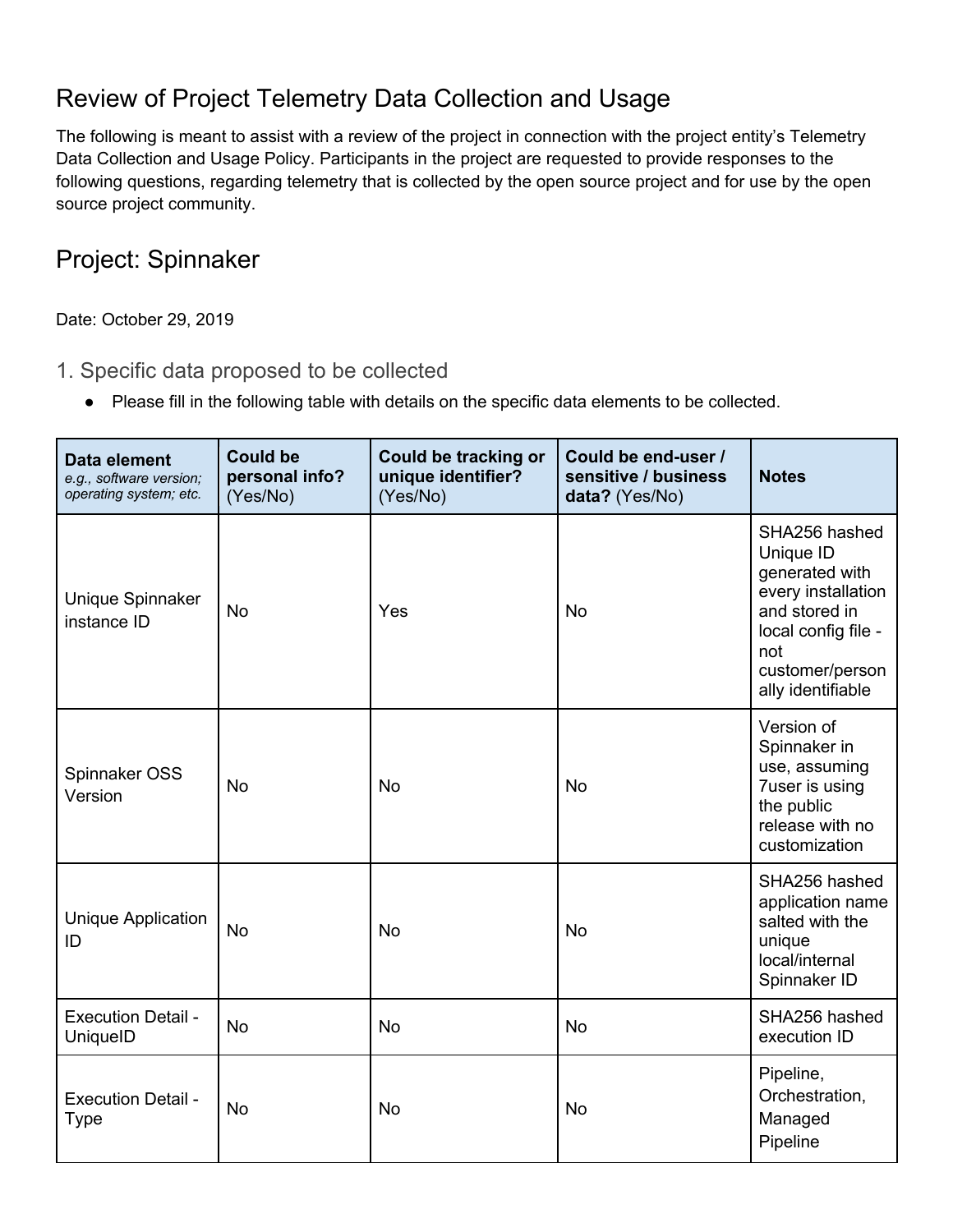|                                                                         |           |    |    | Template V1,<br>Managed<br>Pipeline<br>Template V2                                                                                           |
|-------------------------------------------------------------------------|-----------|----|----|----------------------------------------------------------------------------------------------------------------------------------------------|
| <b>Execution Detail -</b><br>Trigger                                    | <b>No</b> | No | No | Type of trigger<br>(Git, Docker,<br>Webhook, etc.)                                                                                           |
| <b>Execution Detail -</b><br><b>Stages</b>                              | <b>No</b> | No | No | Stage, Cloud<br>Provider, Status                                                                                                             |
| Deployment<br>Method<br>(added 2019-12-<br>20)                          | <b>No</b> | No | No | The installation<br>type (i.e. none,<br>other, halyard,<br>operator,<br>minnaker, <and<br>any other<br/>installation<br/>types&gt;)</and<br> |
| Deployment<br><b>Method Version</b><br>number<br>(added 2019-12-<br>20) | No        | No | No | The deployment<br>method's version<br>number (e.g.<br>halyard v1.28)                                                                         |

- If there is public documentation on the project site describing this data, please also provide a URL to that documentation:
	- **The full proto definition of data being sent can be seen here.**
- 2. User notification and opt-in
	- Please describe how users are *notified* (1) that telemetry will be collected; and (2) which specific data elements will be collected:
		- **Initial notice of this stems from this public RFC: https://github.com/spinnaker/spinnaker/issues/4738.**
		- **This functionality has not been released yet but would be configurable from the Halyard command-line tool (Halyard is the installation CLI for Spinnaker). We plan to both update public documentation and the Halyard CLI messaging to users to explain (a) how to toggle telemetry collection and (b) what data is being collected. We also plan to notify users at the time of installation/upgrade, where they will have the option to disable telemetry collection, if they choose.**
	- If there is public documentation on the project site or in the project source code with the particular notices, please also provide a URL:
		- **This would go into the Halyard public documentation, when the feature is made available in a release.**
	- Is the telemetry only collected and shared if the user *voluntarily opts into* collection? (As opposed to, collecting data unless the user opts out.)
		- **Telemetry collection will be enabled by default, but users will have the option to disable telemetry collection at installation time or after-the-fact via a configuration edit. Disabling/Enabling collection and customization of the data collection endpoint (should**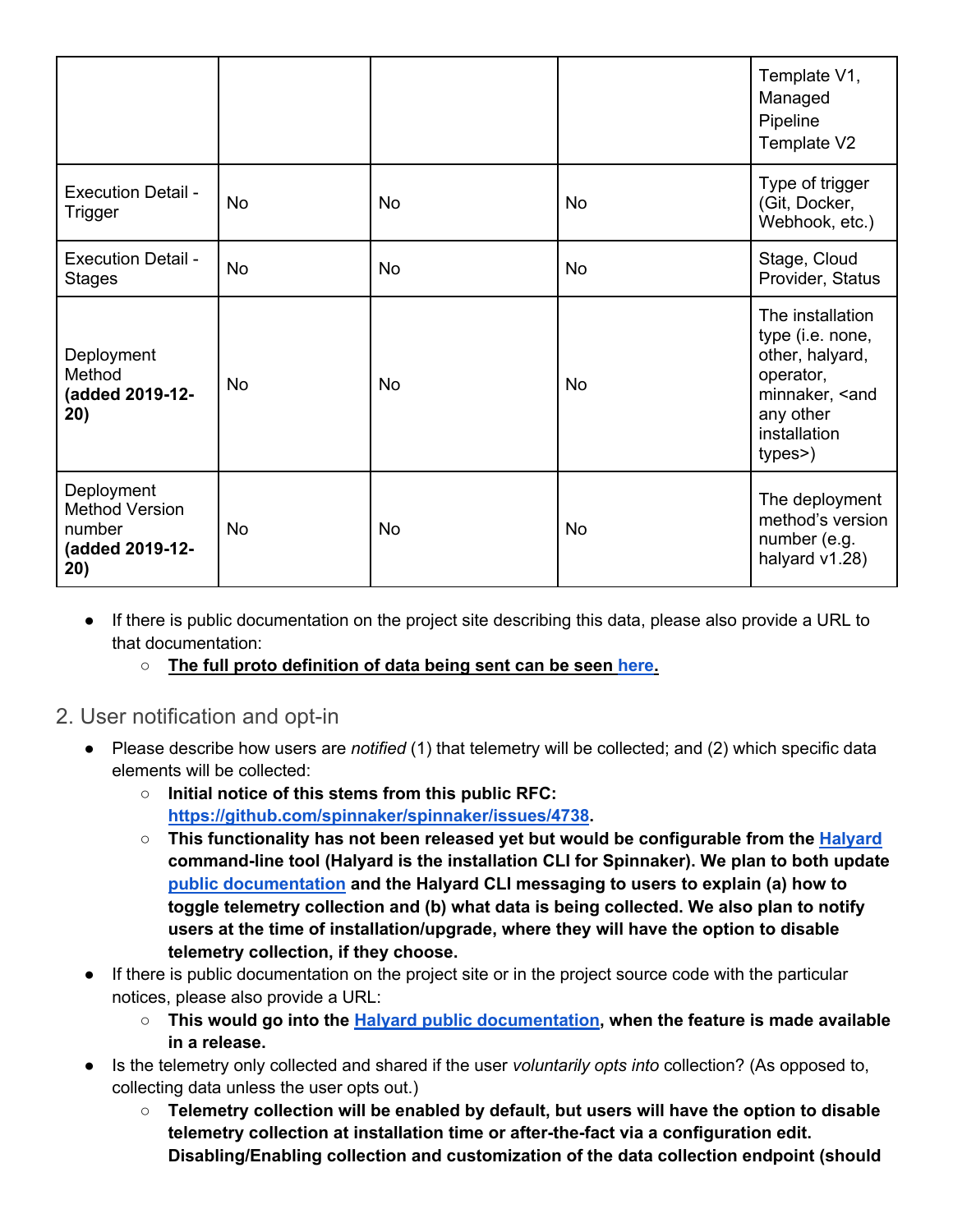**users want to configure their own data storage and reporting) will be covered in the Spinnaker documentation.**

- Is the user able to select between only sharing certain data elements, but not others?
	- **No, at this time, all data conforming to the .proto definition supplied above will be sent.**
- How does notification and opt-in function if the software is installed and runs in a *fully-automated* installation (e.g., where there is no user who sees the notice and affirmatively clicks the "I consent" button)? Would telemetry data ever be collected in this type of scenario?
	- **Halyard can be used to install Spinnaker programmatically but our experience is that automated upgrades of Spinnaker are rare. Release notes and product documentation will alert users to this scenario.**
- 3. Storage and use of collected data
	- Please describe where the telemetry data is collected and stored (e.g., on which servers / repos; where they are physically located, if known):
		- **Telemetry data is stored into a Google BigQuery service that is owned by a CDF-funded spinnaker.io account.**
	- Who administers and has access to the servers where data is stored?
		- **The actual servers storing the data are in the cloud fabric so this is really a question of who has access to the underlying BigQuery dataset . Our current plan is to document an access process whereby interested users would need to make a request to the Spinnaker TOC. Once verified, access would be granted for some time interval, in order to maintain access only for interested users. Previously mentioned documentation related to telemetry collection functionality would also provide instructions for accessing this data.**
	- Are all participants in the project community permitted to view and use the collected telemetry data? Or only particular participants / community members?
		- **Users with appropriate permissions can access data using a publicly accessible Google Data Studio project that can be used to view/export data from the underlying BigQuery data warehouse.**
- 4. Security mechanisms
	- Is there a documented way that an organization could block the telemetry data from being collected from their systems, even if one of their employees inadvertently approves it?
		- **This can be done by blocking the known endpoint at the organization level. We do not plan to provide detailed firewall instructions for this operation across all public/private cloud environments where Spinnaker could possibly be deployed.**
	- Is there a reasonable possibility that including telemetry functionality opens up security vulnerabilities?
		- **No. The data transmitted is taken from Spinnaker's existing event bus and sent via HTTPS POST operations.**
	- If so:
		- What steps are taken to mitigate this?
		- If a user does not opt into telemetry data collection, would this risk be fully mitigated?

#### 5. Future changes

If the project plans to extend the scope of telemetry collection in the future (e.g. to begin collecting new types of data), or if the answers given above would change, please update this form and notify us so that we can quickly review the updated proposal.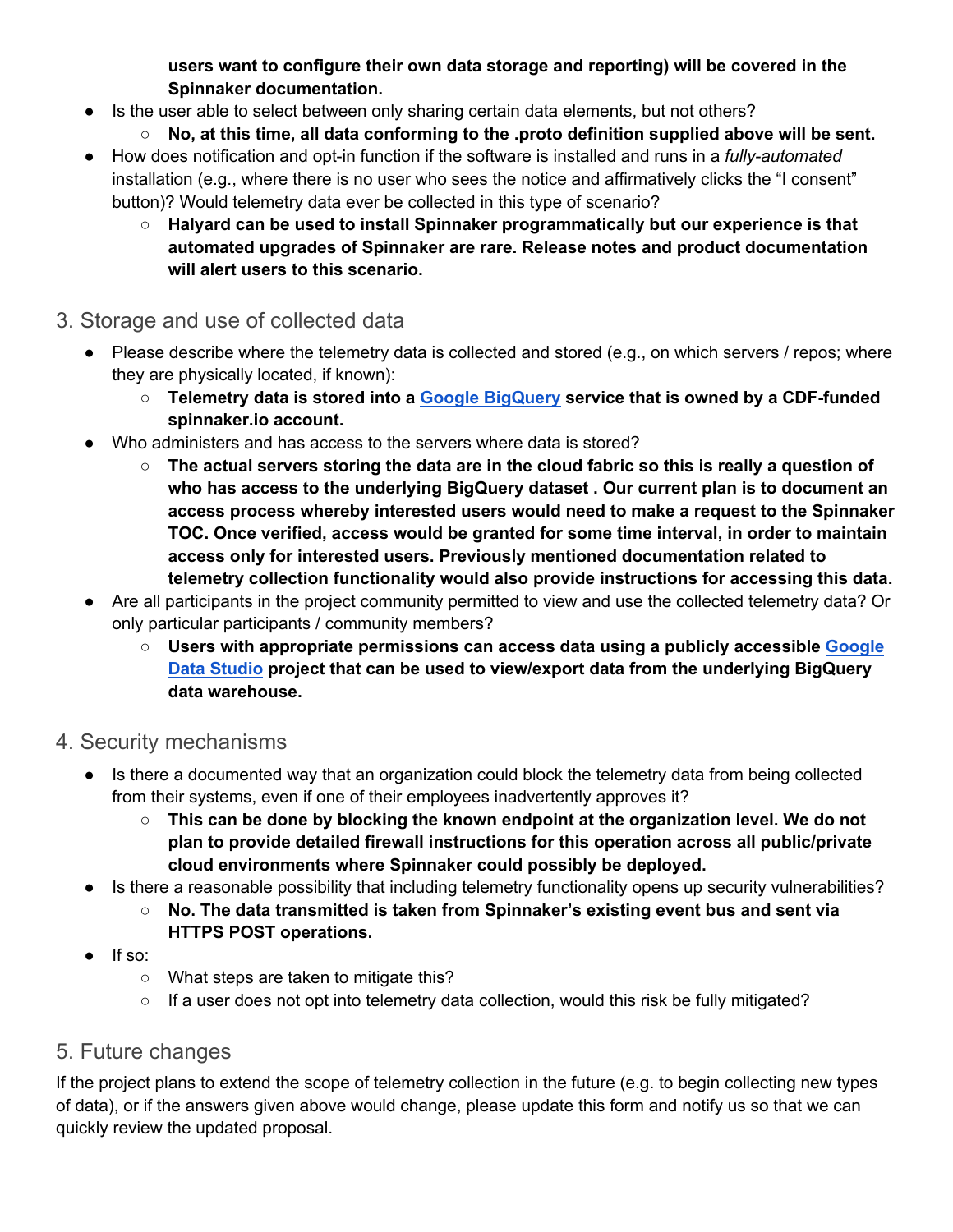# 2019-11-14 comments from LF review

The proposed telemetry data collection and usage generally looks fine. There are a few follow-up comments and questions – please let us know your thoughts.

- For the unique application ID, I see it is salted with the unique Spinnaker instance ID. Are we receiving in telemetry the actual Spinnaker instance ID that is also used as the salt? Or a hashed / modified version of it?
	- $\circ$  If the instance ID received through the telemetry data is also the salt, does that make it possible for someone to use it and the hashed Application ID to obtain the application name? And/or, to use the salt together with a list of common application names to back into the application name?
	- $\circ$  Alternatively, is there a way to obtain a unique Application ID that can still be used as an identifier, but that doesn't derive from the application name at all?
- In the proto file, for the Stage type and CloudProvider id/variant fields, I see that those are strings. Is there a possibility that those could be sent back with data that a user might not want disclosed?
	- Alternatively, could these be some form of enums / categories instead of strings, to avoid this possibility?
- For the opt-out vs. opt-in at install time, the proposed method should be fine, as long as the installing user is clearly notified about the details of the telemetry and has an easy option to disable it. It would be great if that stage of the install process included a link to the specific public documentation for more details.

# 2019-11-19 responses from Spinnaker team

- "Are we receiving in telemetry the actual Spinnaker instance ID that is also used as the salt? Or a hashed / modified version of it?"
	- $\circ$  We're getting a hash of the instance ID, but not the raw value. So, to be clear:

| <b>End-user has</b>                                                      | Data collected                                              |  |
|--------------------------------------------------------------------------|-------------------------------------------------------------|--|
| Spinnaker Instance ID (random ULID,<br>generated once by lifecycle tool) | Hashed instance ID (no salt)                                |  |
| Application ID (name of application)                                     | Hashed application ID (salted with unhashed<br>Instance ID) |  |
| Execution ID (random UUID/ULID)                                          | Hashed execution ID (no salt)                               |  |

- Maybe? It's possible that a user has forked and developed a custom cloud provider that is exclusive to them (such as Netflix's Titus). I'm not opposed to making the cloudProvider a whitelisted enum. As for the `variant` field, this is not yet implemented but the hope is to somehow be able to distinguish between hosted Kubernetes (like GKE, EKS, and AKS) and vanilla Kubernetes.
- Regarding opt-out vs opt-in at install time, we'll make sure this is covered before release (see https://github.com/spinnaker/spinnaker/issues/5146). I'm going to assume we're good to go on this